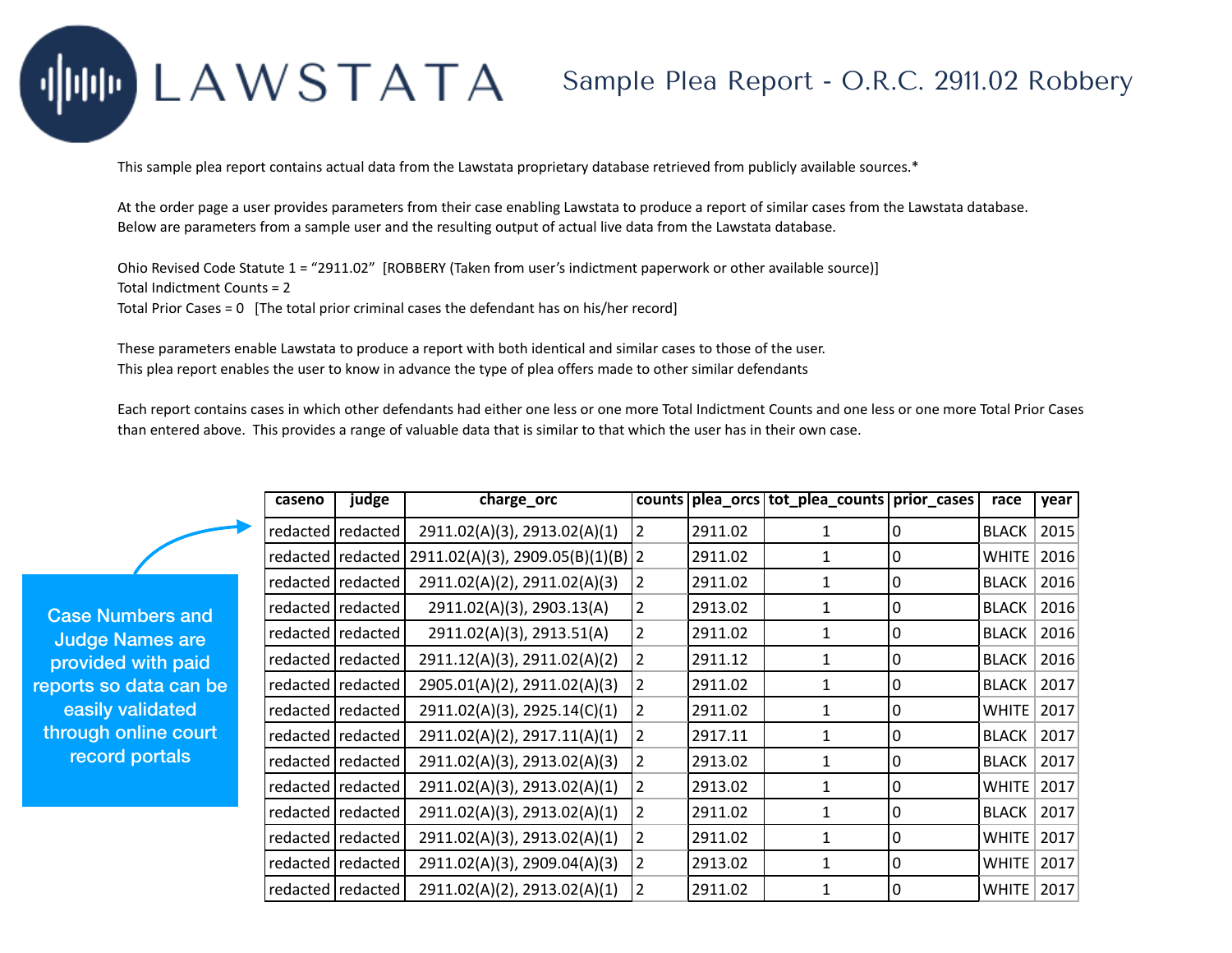| caseno | judge               | charge_orc                                                            |    |         | counts   plea_orcs   tot_plea_counts   prior_cases |   | race         | year |
|--------|---------------------|-----------------------------------------------------------------------|----|---------|----------------------------------------------------|---|--------------|------|
|        |                     | redacted   redacted   2911.02(A)(3), 2913.02(A)(1), 2913.02(A)(1)   3 |    | 2911.02 |                                                    | 0 | <b>BLACK</b> | 2015 |
|        |                     | redacted   redacted   2911.02(A)(2), 2911.02(A)(3), 2913.02(A)(1)   3 |    | 2911.02 |                                                    | 0 | <b>BLACK</b> | 2016 |
|        |                     | redacted   redacted   2911.02(A)(2), 2911.02(A)(3), 2913.02(A)(1)   3 |    | 2911.02 |                                                    | 0 | <b>BLACK</b> | 2016 |
|        |                     | redacted   redacted   2911.01(A)(1), 2911.02(A)(3), 2913.02(A)(1) 3   |    | 2911.02 | 1                                                  | 0 | <b>BLACK</b> | 2016 |
|        |                     | redacted   redacted   2911.01(A)(1), 2911.02(A)(2), 2905.01(A)(2)   3 |    | 2911.02 | $\mathbf{1}$                                       | 0 | <b>BLACK</b> | 2017 |
|        | redacted   redacted | 2903.13(A), 2911.02(A)(3), 2913.02(A)(1)                              | 13 | 2903.13 |                                                    | 0 | <b>BLACK</b> | 2017 |
|        |                     | redacted   redacted   2911.01(A)(1), 2911.02(A)(2), 2905.01(A)(2)   3 |    | 2911.02 | 1                                                  | 0 | <b>BLACK</b> | 2017 |
|        |                     | redacted   redacted   2911.01(A)(3), 2911.02(A)(3), 2913.02(A)(1)   3 |    | 2911.02 | 1                                                  | 0 | <b>WHITE</b> | 2017 |
|        | redacted   redacted | 2911.02(A)(3), 2913.02(A)(1), 2923.24(A)                              | 13 | 2911.02 |                                                    | 0 | <b>BLACK</b> | 2017 |
|        |                     | redacted   redacted   2911.02(A)(1), 2913.02(A)(1), 2905.01(A)(2) 3   |    | 2911.02 | 1                                                  | 0 | <b>BLACK</b> | 2017 |
|        |                     | redacted   redacted   2911.02(A)(1), 2913.02(A)(1), 2905.01(A)(2)   3 |    | 2911.02 | 1                                                  | 0 | <b>BLACK</b> | 2017 |
|        |                     | redacted   redacted   2911.02(A)(3), 2913.02(A)(1), 2909.04(A)(3)   3 |    | 2911.02 |                                                    | 0 | <b>BLACK</b> | 2017 |
|        |                     | redacted   redacted   2911.02(A)(2), 2905.02(A)(2), 2905.02(A)(2) 3   |    | 2903.12 |                                                    | 0 | <b>BLACK</b> | 2017 |
|        |                     | redacted   redacted   2911.02(A)(2), 2919.25(A), 2919.27(A)(3)        | 3  | 2919.25 | 1                                                  | 0 | <b>WHITE</b> | 2018 |
|        |                     | redacted   redacted   2911.02(A)(3), 2907.05(A)(1), 2905.02(A)(2)   3 |    | 2911.02 | 1                                                  | 0 | OTHER        | 2018 |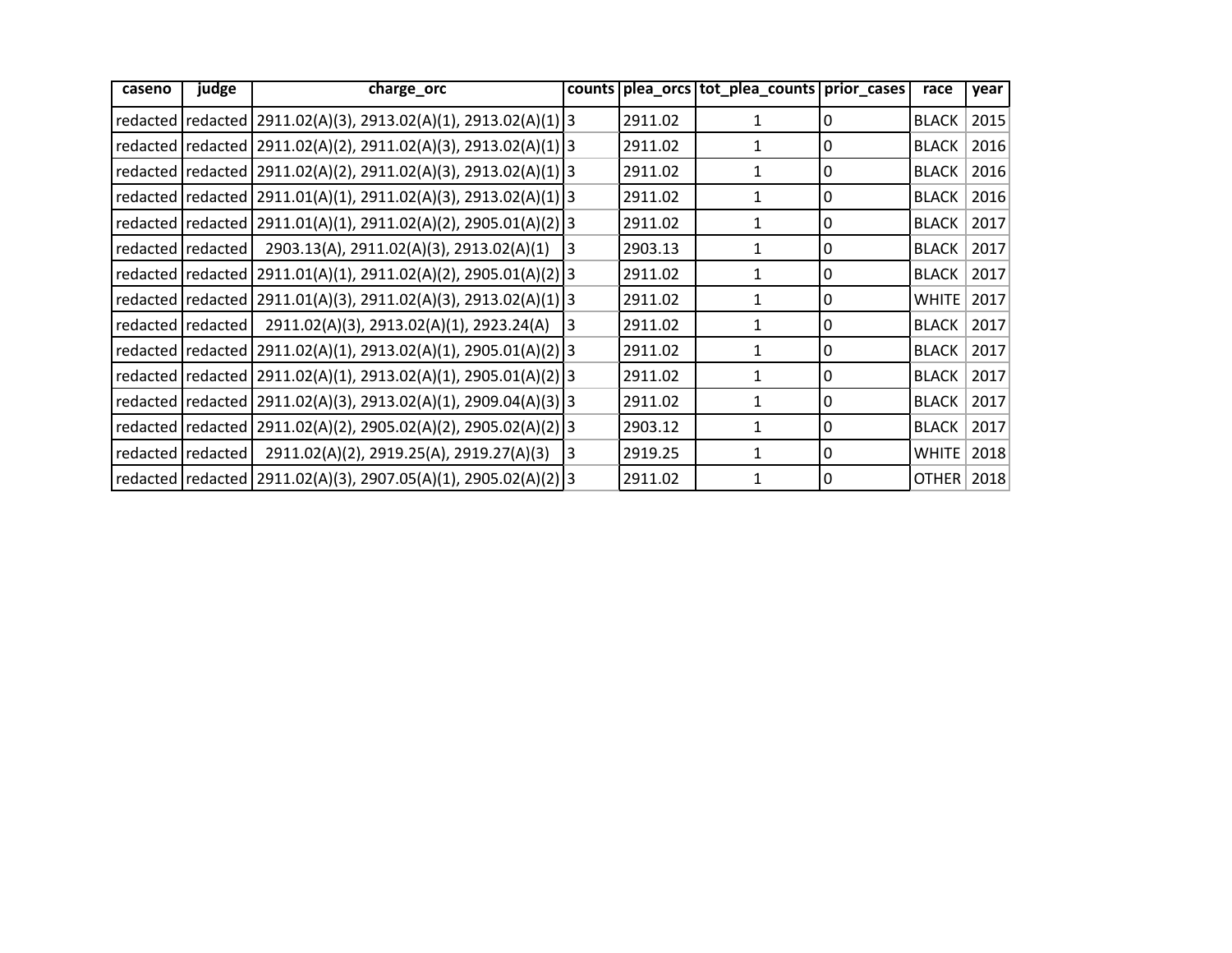| caseno              | judge               | charge_orc                                                     |    |          | counts   plea_orcs   tot_plea_counts   prior_cases |          | race         | year |
|---------------------|---------------------|----------------------------------------------------------------|----|----------|----------------------------------------------------|----------|--------------|------|
| redacted   redacted |                     | 2903.11(A)(1), 2911.02(A)(2), 2913.02(A)(1), 2905.01(A)(3)     | 14 | 2911.02  |                                                    |          | <b>BLACK</b> | 2015 |
|                     | redacted redacted   | 2911.01(A)(3), 2911.02(A)(2), 2903.13(A), 2913.02(A)(1)        | 4  | 2903.13  |                                                    |          | <b>BLACK</b> | 2018 |
|                     | redacted redacted   | 2911.02(A)(3), 2911.02(A)(3), 2911.02(A)(3), 2913.02(A)(1)     | 14 | 2913.02  |                                                    | 0        | <b>BLACK</b> | 2018 |
|                     | redacted   redacted | 2911.01(A)(3), 2911.02(A)(2), 2903.13(B), 2913.02(A)(1)        | 4  | 2903.13  |                                                    |          | <b>BLACK</b> | 2018 |
|                     | redacted redacted   | 2911.02(A)(2), 2911.02(A)(3), 2913.02(A)(1), 2919.25(A)        | 4  | 2911.02  |                                                    | 0        | WHITE        | 2017 |
|                     | redacted   redacted | 2911.01(A)(1), 2911.02(A)(2), 2905.01(A)(2), 2903.11(A)(2)     | 14 | 2911.02  |                                                    | 0        | <b>BLACK</b> | 2017 |
|                     | redacted   redacted | 2911.01(A)(1), 2911.02(A)(2), 2923.161(A)(1), 2923.161(A)(1) 4 |    | 2923.161 |                                                    |          | <b>BLACK</b> | 2017 |
|                     | redacted redacted   | 2911.02(A)(2), 2911.02(A)(3), 2903.12(A)(1), 2903.13(A)        | 14 | 2903.12  |                                                    | $\Omega$ | <b>BLACK</b> | 2017 |
|                     | redacted   redacted | 2911.02(A)(2), 2911.02(A)(3), 2913.02(A)(1), 2913.02(A)(1)     | 14 | 2911.02  |                                                    |          | <b>BLACK</b> | 2018 |
|                     | redacted   redacted | 2911.02(A)(2), 2911.02(A)(3), 2913.02(A)(1), 2905.02(A)(2)     | 14 | 2911.02  |                                                    |          | <b>BLACK</b> | 2016 |
| redacted redacted   |                     | 2911.02(A)(1), 2905.01(A)(2), 2911.01(A)(1), 2905.01(A)(2)     | 14 | 2911.02  |                                                    | 0        | <b>BLACK</b> | 2016 |
|                     | redacted   redacted | 2911.02(A)(2), 2911.02(A)(3), 2903.13(A), 2913.02(A)(1)        | 4  | 2911.02  |                                                    |          | <b>BLACK</b> | 2016 |
|                     | redacted redacted   | 2911.02(A)(2), 2911.02(A)(3), 2917.11(A)(1), 2919.25(A)        | 4  | 2917.11  |                                                    |          |              | 2019 |
| redacted redacted   |                     | 2911.02(A)(3), 2911.12(A)(1), 2913.02(A)(1), 2923.13(A)(2)     | 14 | 2911.02  | 1                                                  | 0        | <b>BLACK</b> | 2016 |
|                     | redacted redacted   | 2911.13(A), 2911.02(A)(3), 2905.01(A)(2), 2903.21(A)           | 14 | 2911.13  |                                                    | 0        | <b>BLACK</b> | 2016 |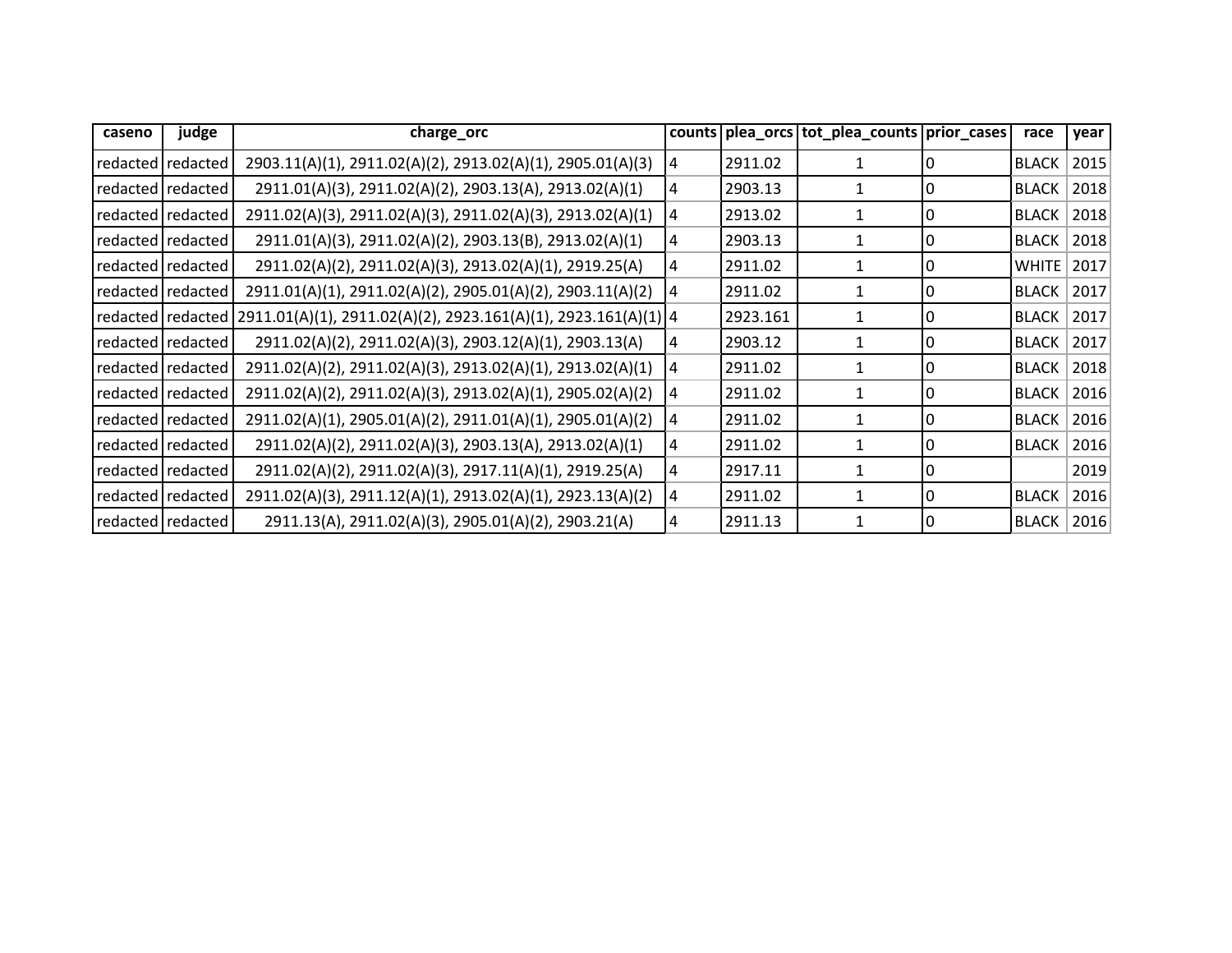| caseno            | judge               | charge_orc                                             | counts         | plea_orcs  | tot_plea_counts   prior_cases |   | race            | year |
|-------------------|---------------------|--------------------------------------------------------|----------------|------------|-------------------------------|---|-----------------|------|
|                   | redacted   redacted | 2911.02(A)(3), 2913.51(A)                              | $\overline{2}$ | 2911.02    | 1                             | 1 | <b>HISPANIC</b> | 2015 |
|                   |                     | redacted   redacted   2911.02(A)(2), 2913.21(B)(2)   2 |                | 2911.02    | 1                             | 1 | <b>BLACK</b>    | 2018 |
|                   |                     | redacted   redacted   2911.02(A)(3), 2909.04(A)(1)   2 |                | 2911.02    | 1                             | 1 | <b>BLACK</b>    | 2017 |
|                   |                     | redacted   redacted   2911.02(A)(3), 2913.02(A)(1)   2 |                | 2911.02    | 1                             | 1 | <b>WHITE</b>    | 2017 |
|                   |                     | redacted   redacted   2911.02(A)(1), 2911.02(A)(3)   2 |                | 2911.02    | 1                             | 1 | <b>WHITE</b>    | 2017 |
|                   |                     | redacted   redacted   2911.01(A)(1), 2911.02(A)(3)   2 |                | 2911.02    | 1                             | 1 | <b>BLACK</b>    | 2018 |
|                   |                     | redacted   redacted   2911.02(A)(3), 2911.02(A)(3)   2 |                | 2911.02    | 1                             | 1 | <b>WHITE</b>    | 2016 |
|                   |                     | redacted   redacted   2911.02(A)(3), 2913.02(A)(4)   2 |                | 2911.02    | 1                             | 1 | <b>WHITE</b>    | 2017 |
|                   | redacted redacted   | 2911.12(B), 2911.02(A)(2)                              | 2              | 2911.12    | 1                             | 1 | <b>BLACK</b>    | 2016 |
|                   | redacted redacted   | 2911.02(A)(2), 2911.02(A)(3) 2                         |                | 2911.02    | 1                             | 1 | <b>BLACK</b>    | 2016 |
|                   |                     | redacted   redacted   2911.02(A)(2), 2911.02(A)(3)   2 |                | 2911.02    | 1                             | 1 | <b>BLACK</b>    | 2015 |
|                   |                     | redacted   redacted   2911.02(A)(3), 2911.02(A)(2)   2 |                | 2911.02    | 1                             | 1 | <b>BLACK</b>    | 2015 |
|                   | redacted redacted   | 2911.02(A)(1), 2913.51(A)                              | $\overline{2}$ | 2911.02    | 1                             | 1 | <b>WHITE</b>    | 2018 |
|                   |                     |                                                        |                | 2911.02',  |                               |   |                 |      |
|                   |                     | redacted   redacted   2911.02(A)(1), 2923.12(A)(2)   2 |                | '2941.1417 | 2                             | 1 | <b>OTHER</b>    | 2017 |
|                   |                     |                                                        |                | 2921.51',  |                               |   |                 |      |
| redacted redacted |                     | 2911.02(A)(1), 2921.51.E                               | 2              | '2941.141  | $\overline{2}$                |   | <b>BLACK</b>    | 2017 |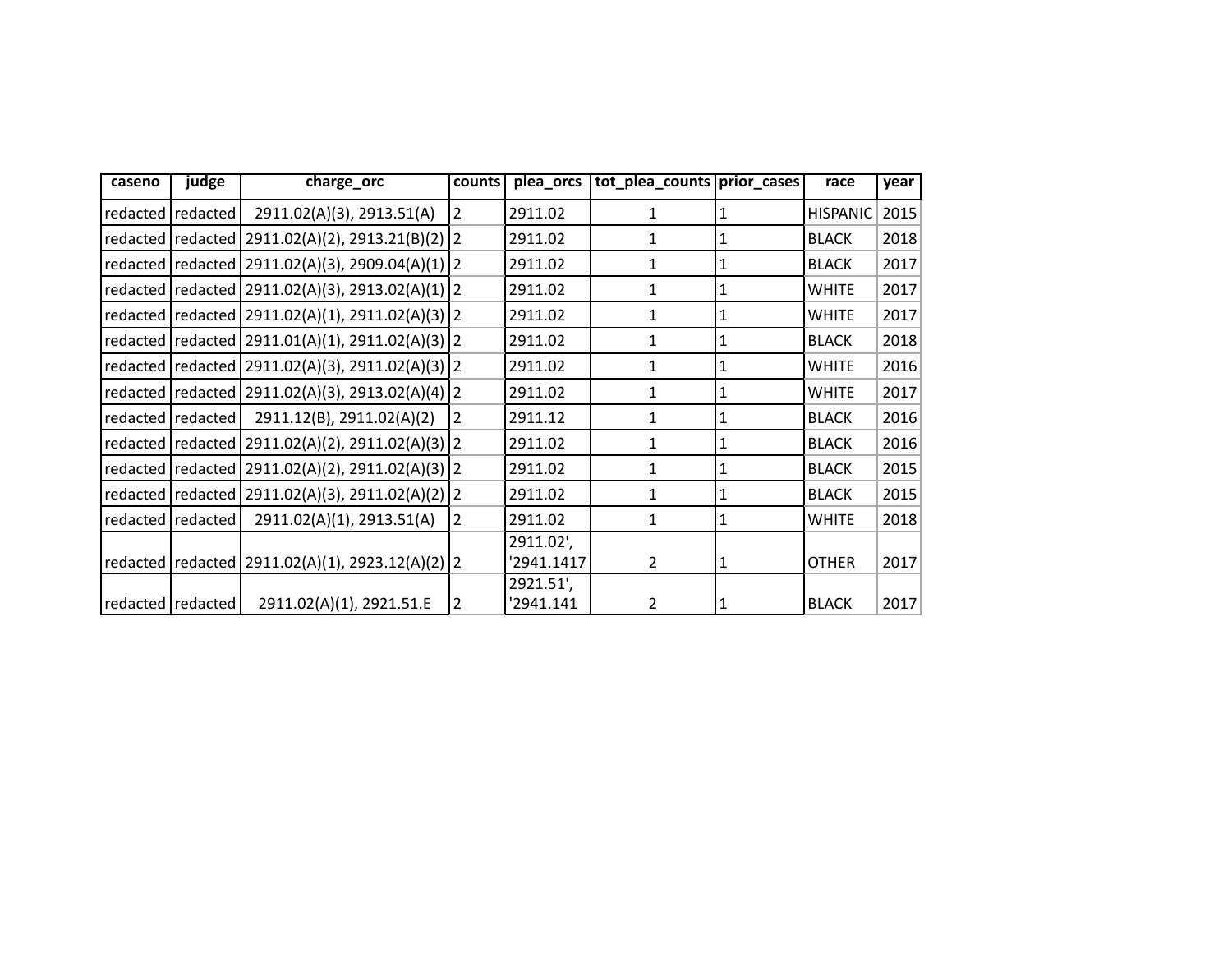| caseno | judge               | charge_orc                                                             |                |          | counts plea_orcs tot_plea_counts prior_cases |   | race         | year |
|--------|---------------------|------------------------------------------------------------------------|----------------|----------|----------------------------------------------|---|--------------|------|
|        | redacted   redacted | 2911.02(A)(2), 2911.02(A)(3), 2913.02(A)(1)                            | 13             | 2911.02  |                                              |   | <b>WHITE</b> | 2015 |
|        | redacted   redacted | 2911.01(A)(1), 2911.02(A)(2), 2911.02(A)(2)                            | 13             | 2911.01  | 1                                            | 1 | <b>BLACK</b> | 2018 |
|        | redacted   redacted | 2911.01(A)(1), 2911.02(A)(3), 2913.02(A)(1)                            | 3              | 2911.02  | 1                                            | 1 | <b>BLACK</b> | 2018 |
|        | redacted   redacted | 2911.01(A)(1), 2911.02(A)(2), 2905.01(A)(2)                            | 13             | 2911.02  |                                              |   | <b>BLACK</b> | 2018 |
|        | redacted   redacted | 2911.12(B), 2911.02(A)(2), 2909.04(A)(1)                               | 3              | 2911.12  | $\mathbf{1}$                                 |   | <b>BLACK</b> | 2017 |
|        | redacted   redacted | 2911.02(A)(2), 2903.13(A), 2913.02(A)(1)                               | 3              | 2903.13  | 1                                            | 1 | <b>BLACK</b> | 2017 |
|        | redacted   redacted | 2911.12(A)(3), 2917.11(A)(5), 2911.02(A)(3)                            | 13             | 2911.12  | 1                                            |   | <b>BLACK</b> | 2016 |
|        | redacted   redacted | 2911.02(A)(2), 2911.02(A)(3), 2919.25(A)                               | $\overline{3}$ | 2919.25  | 1                                            |   | <b>BLACK</b> | 2016 |
|        | redacted   redacted | 2911.02(A)(2), 2911.02(A)(3), 2913.02(A)(1)                            | 3              | 2911.02  | 1                                            | 1 | HISPANIC     | 2018 |
|        | redacted   redacted | 2911.02(A)(2), 2911.02(A)(3), 2913.02(A)(1)                            | 13             | 2911.02  |                                              | 1 | <b>BLACK</b> | 2016 |
|        |                     | redacted   redacted   2911.02(A)(3), 2911.02(A)(3), 2921.13(A)(03)   3 |                | 2911.02  | 1                                            |   | <b>BLACK</b> | 2016 |
|        | redacted   redacted | 2911.02(A)(3), 2921.331(B), 2921.331(B)                                | 3              | 2911.02  | 1                                            |   | HISPANIC     | 2016 |
|        | redacted   redacted | 2911.211(A), 2911.02(A)(3), 2913.02(A)(1)                              | 3              | 2911.211 | 1                                            | 1 | <b>BLACK</b> | 2018 |
|        | redacted   redacted | 2911.02(A)(2), 2911.02(A)(3), 2913.02(A)(1)                            | 3              | 2911.02  | $\mathbf{1}$                                 |   | <b>BLACK</b> | 2015 |
|        |                     | redacted   redacted   2911.02(A)(2), 2911.02(A)(3), 2913.02(A)(1)      | 13             | 2911.02  |                                              |   | <b>WHITE</b> | 2015 |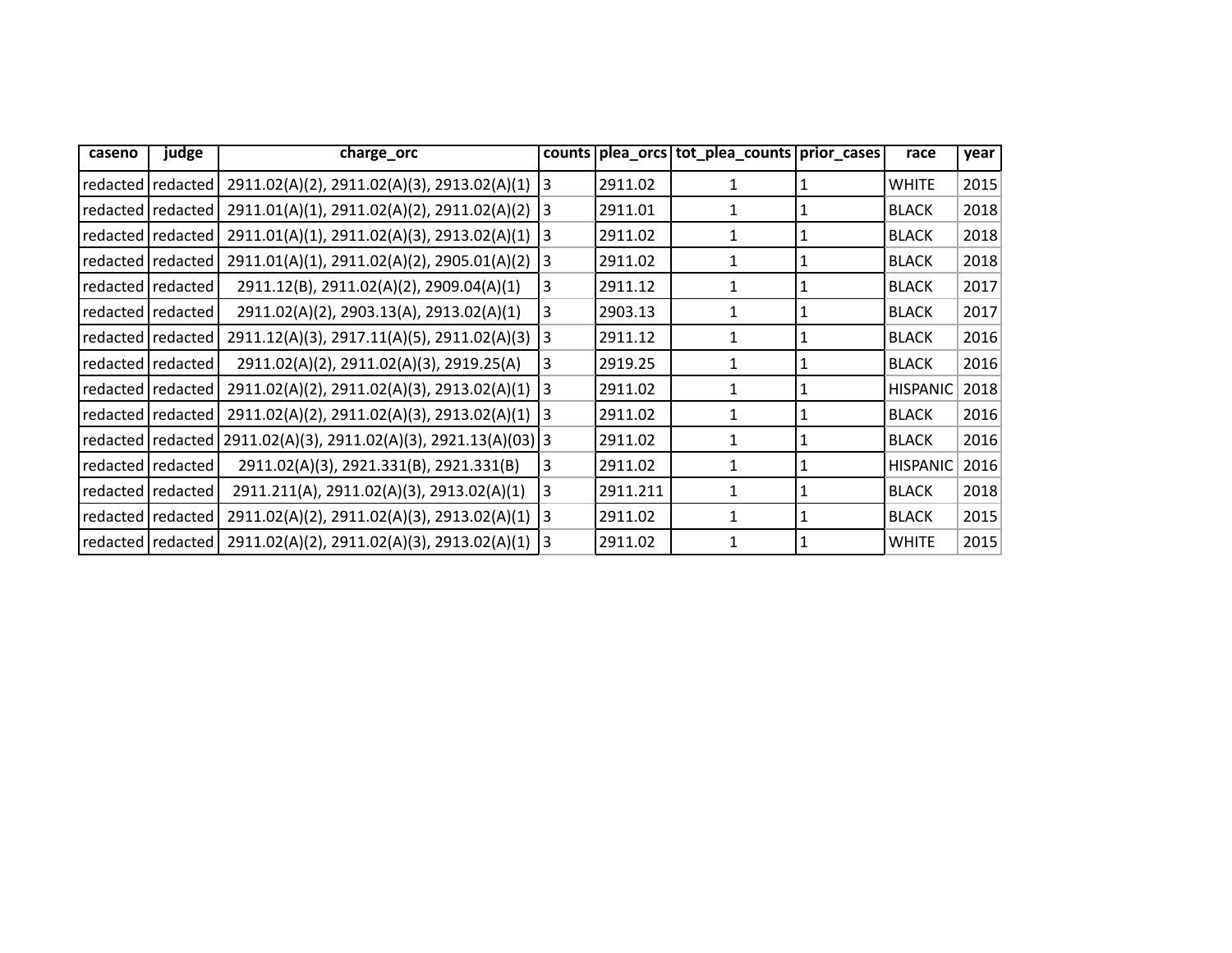| caseno | judge               | charge_orc                                                                           | counts | plea_orcs  | tot_plea_counts   prior_cases |              | race            | year |
|--------|---------------------|--------------------------------------------------------------------------------------|--------|------------|-------------------------------|--------------|-----------------|------|
|        |                     | redacted   redacted   2911.02(A)(1), 2905.01(A)(2), 2911.02(A)(1), 2913.02(A)(1)   4 |        | 2911.02    |                               |              | <b>BLACK</b>    | 2015 |
|        | redacted redacted   | 2911.02(A)(2), 2919.25(A), 2905.02(A)(2), 2913.02(A)(1)                              | 4      | 2919.25    | 1                             | 1            | <b>BLACK</b>    | 2018 |
|        |                     | redacted   redacted   2911.02(A)(1), 2913.02(A)(1), 2913.02(A)(1), 2923.13(A)(2)   4 |        | 2911.02    | 1                             | 1            | <b>BLACK</b>    | 2018 |
|        |                     | redacted redacted 2911.01(A)(1), 2911.02(A)(2), 2905.01(A)(2), 2913.02(A)(1) 4       |        | 2911.02    |                               |              | <b>BLACK</b>    | 2018 |
|        |                     | redacted redacted 2911.01(A)(1), 2911.02(A)(3), 2905.01(A)(2), 2913.02(A)(1) 4       |        | 2911.01    | 1                             | 1            | <b>BLACK</b>    | 2017 |
|        | redacted redacted   | 2911.02(A)(1), 2913.02(A)(1), 2921.331(B), 2921.331(B)                               | 4      | 2911.02    |                               | 1            | <b>WHITE</b>    | 2017 |
|        | redacted   redacted | 2911.02(A)(2), 2911.02(A)(3), 2903.13(A), 2913.03(A)                                 | 4      | 2903.13    | 1                             | 1            | <b>BLACK</b>    | 2017 |
|        |                     | redacted redacted 2911.02(A)(3), 2903.11(A)(2), 2913.02(A)(1), 2923.13(A)(3) 4       |        | 2911.02    | $\mathbf{1}$                  | 1            | <b>HISPANIC</b> | 2018 |
|        | redacted   redacted | 2911.02(A)(2), 2903.13(A), 2913.02(A)(1), 2903.21(A)                                 | 4      | 2903.13    | 1                             |              | <b>BLACK</b>    | 2016 |
|        |                     | redacted redacted 2911.02(A)(1), 2911.01(A)(3), 2903.11(A)(1), 2903.11(A)(2) 4       |        | 2911.02    |                               | 1            | <b>BLACK</b>    | 2016 |
|        |                     | redacted   redacted   2911.01(A)(1), 2911.01(A)(1), 2911.01(A)(1), 2911.02(A)(2)   4 |        | 2911.01    | $\mathbf{1}$                  | 1            | <b>BLACK</b>    | 2015 |
|        | redacted   redacted | 2905.01(A)(2), 2911.02(A)(2), 2913.03(A), 2903.21(A)                                 | 4      | 2913.03    | 1                             | $\mathbf{1}$ | <b>BLACK</b>    | 2015 |
|        |                     | redacted redacted 2911.02(A)(2), 2911.02(A)(3), 2913.02(A)(1), 2913.02(A)(1) 4       |        | 2911.02    | 1                             | 1            | <b>BLACK</b>    | 2015 |
|        | redacted   redacted | 2911.02, 2905.01(A)(2), 2911.02(A)(1), 2913.02(A)(1)                                 | 4      | 2911.02    | 1                             | 1            | <b>BLACK</b>    | 2015 |
|        |                     |                                                                                      |        | 2911.02',  |                               |              |                 |      |
|        | redacted redacted   | 2911.01(A)(1), 2911.02(A)(1), 2923.12(A)(2), 2923.16(B)                              | 14     | '2941.1417 | 2                             |              | <b>BLACK</b>    | 2015 |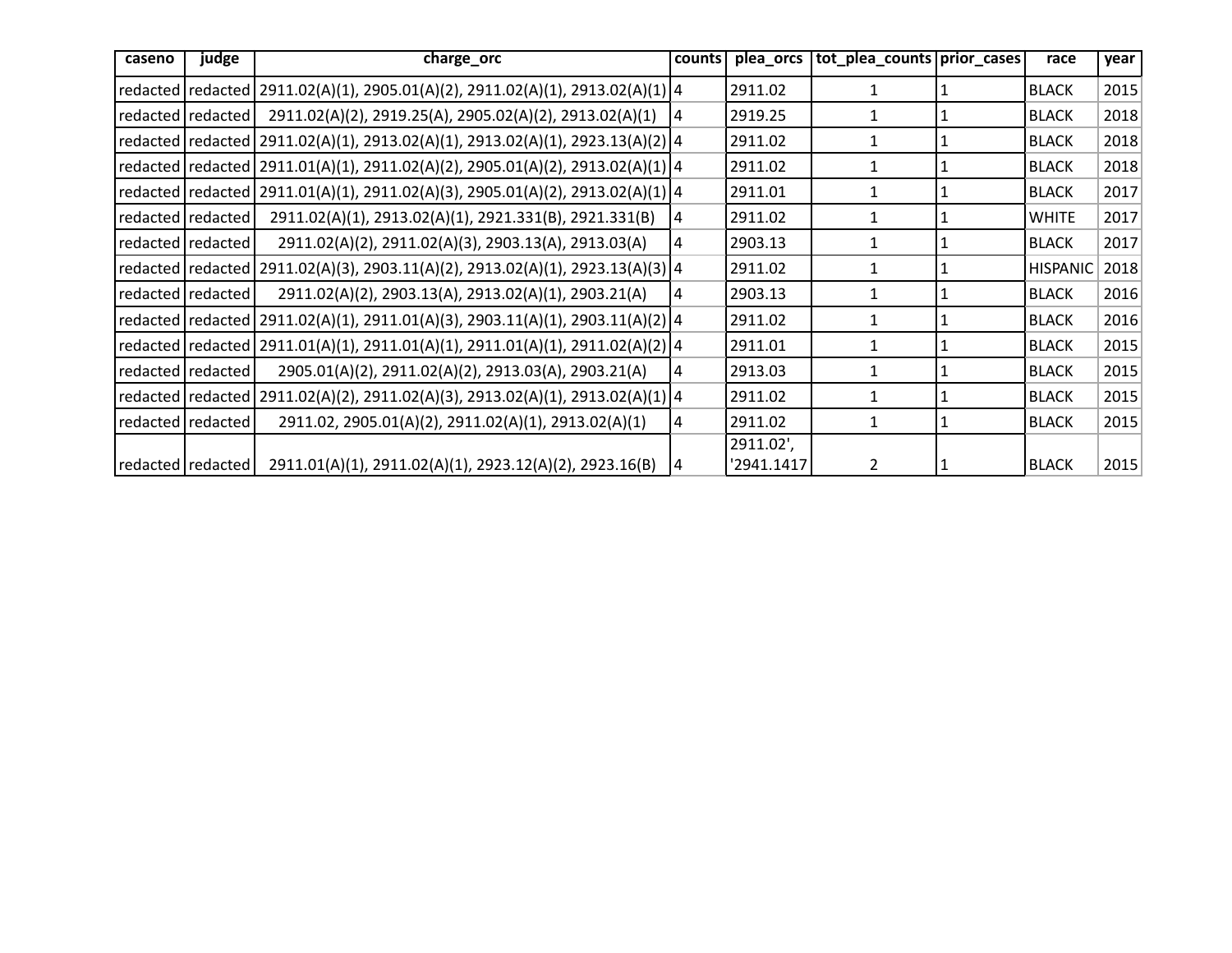| caseno | judge               | charge_orc                                             |                |         | counts   plea_orcs   tot_plea_counts   prior_cases |                | race         | year |
|--------|---------------------|--------------------------------------------------------|----------------|---------|----------------------------------------------------|----------------|--------------|------|
|        |                     | redacted   redacted   2911.02(A)(3), 2913.02(A)(1)   2 |                | 2911.02 |                                                    | 2              | <b>BLACK</b> | 2015 |
|        |                     | redacted   redacted   2911.02(A)(3), 2913.02(A)(1)   2 |                | 2911.02 | 1                                                  | 2              | <b>BLACK</b> | 2018 |
|        |                     | redacted   redacted   2911.02(A)(3), 2913.02(A)(1)   2 |                | 2913.02 | 1                                                  | $\overline{2}$ | <b>WHITE</b> | 2017 |
|        |                     | redacted   redacted   2911.02(A)(3), 2903.11(A)(1)   2 |                | 2911.02 | 1                                                  | 2              | <b>WHITE</b> | 2017 |
|        |                     | redacted   redacted   2911.12(A)(3), 2911.02(A)(2)   2 |                | 2911.12 | 1                                                  | $\overline{2}$ | <b>BLACK</b> | 2017 |
|        |                     | redacted   redacted   2911.02(A)(3), 2911.21(A)(1)   2 |                | 2911.02 | 1                                                  | $\overline{2}$ | <b>WHITE</b> | 2017 |
|        |                     | redacted   redacted   2911.02(A)(3), 2913.02(A)(1)   2 |                | 2911.02 | 1                                                  | 2              | <b>BLACK</b> | 2016 |
|        |                     | redacted   redacted   2911.01(A)(1), 2911.02(A)(3)   2 |                | 2911.02 | 1                                                  | $\overline{2}$ | <b>WHITE</b> | 2018 |
|        |                     | redacted   redacted   2911.02(A)(3), 2913.02(A)(1)   2 |                | 2911.02 | 1                                                  | $\overline{2}$ | <b>WHITE</b> | 2016 |
|        | redacted   redacted | 2911.02(A)(3), 2925.11(A)                              | $\overline{2}$ | 2911.02 | 1                                                  | 2              | <b>WHITE</b> | 2016 |
|        |                     | redacted   redacted   2911.02(A)(3), 2911.02(A)(2)   2 |                | 2911.02 | 1                                                  | $\overline{2}$ | <b>WHITE</b> | 2016 |
|        | redacted   redacted | 2911.02(A)(3), 2919.25(A)                              | $\overline{2}$ | 2919.25 | 1                                                  | $\overline{2}$ | <b>BLACK</b> | 2015 |
|        |                     | redacted   redacted   2911.02(A)(2), 2911.02(A)(3)   2 |                | 2911.02 |                                                    | 2              | <b>BLACK</b> | 2015 |
|        |                     | redacted   redacted   2911.02(A)(2), 2911.02(A)(3)   2 |                | 2911.02 | 1                                                  | $\overline{2}$ | <b>WHITE</b> | 2015 |
|        |                     | redacted   redacted   2911.02(A)(3), 2913.02(A)(1)   2 |                | 2913.02 | 1                                                  | $\overline{2}$ | <b>BLACK</b> | 2015 |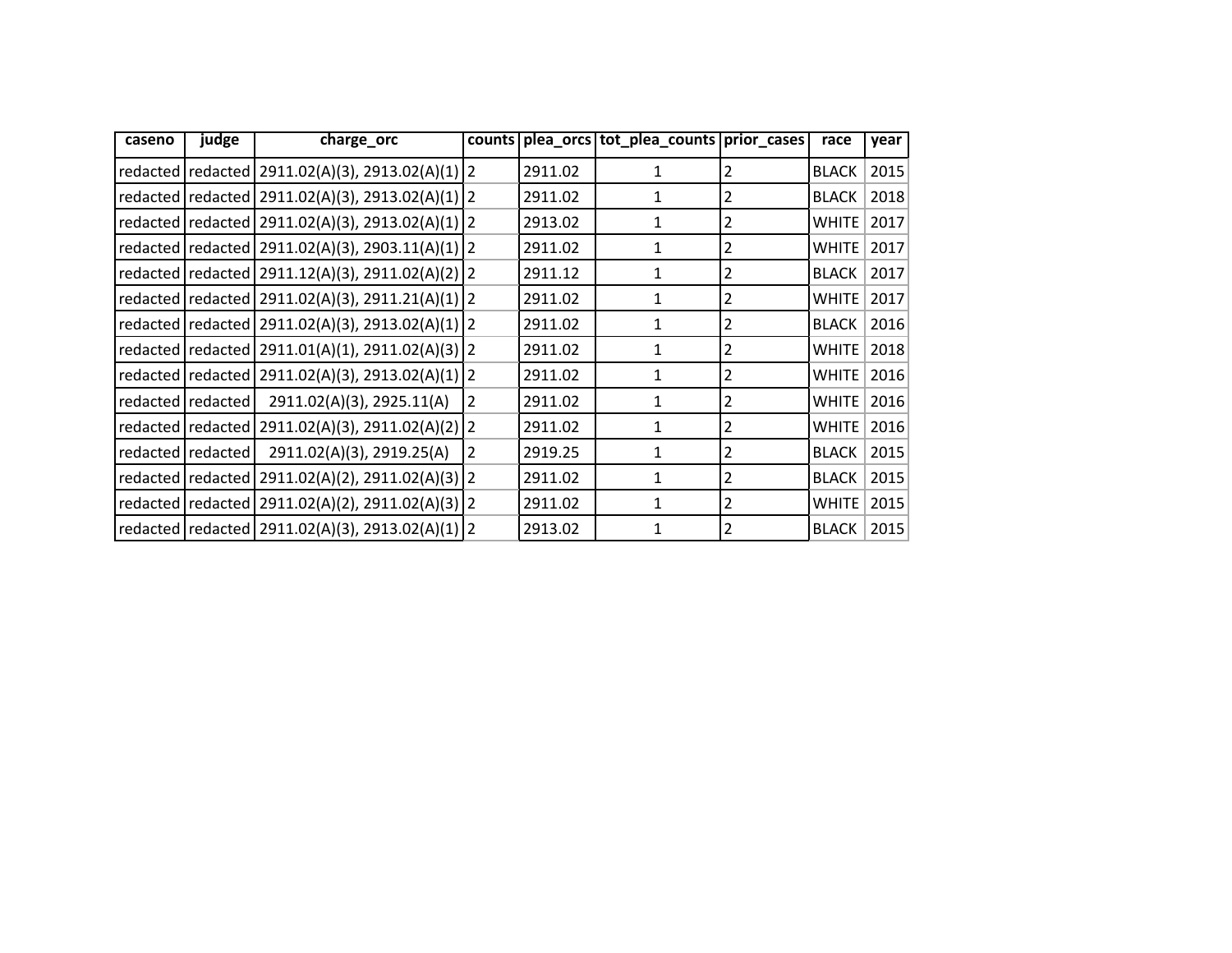| caseno | judge             | charge_orc                                                            |   |         | counts   plea_orcs   tot_plea_counts   prior_cases |   | race         | year |
|--------|-------------------|-----------------------------------------------------------------------|---|---------|----------------------------------------------------|---|--------------|------|
|        | redacted redacted | 2903.12(A)(1), 2919.25(A), 2911.02(A)(2)                              | 3 | 2903.12 |                                                    |   | <b>BLACK</b> | 2016 |
|        |                   | redacted  redacted   2911.02(A)(1), 2913.02(A)(1), 2917.21(A)(3)   3  |   | 2911.02 |                                                    |   | <b>BLACK</b> | 2018 |
|        |                   | redacted  redacted   2911.02(A)(2), 2911.02(A)(3), 2913.02(A)(1) 3    |   | 2911.02 |                                                    | 2 | <b>BLACK</b> | 2018 |
|        |                   | redacted redacted 2911.02(A)(2), 2911.02(A)(3), 2913.02(A)(1) 3       |   | 2911.02 |                                                    |   | <b>BLACK</b> | 2018 |
|        |                   | redacted redacted 2911.01(A)(1), 2911.02(A)(2), 2905.01(A)(2) 3       |   | 2911.02 |                                                    |   | <b>BLACK</b> | 2017 |
|        |                   | redacted redacted 2911.02(A)(2), 2911.02(A)(3), 2913.02(A)(1) 3       |   | 2913.02 |                                                    |   | <b>BLACK</b> | 2017 |
|        | redacted redacted | 2911.12(B), 2911.01(A)(1), 2911.02(A)(2)                              | 3 | 2911.12 | 1                                                  | 2 | <b>BLACK</b> | 2017 |
|        |                   | redacted   redacted   2911.02(A)(2), 2911.02(A)(3), 2913.02(A)(1)   3 |   | 2911.02 | 1                                                  | 2 | <b>WHITE</b> | 2017 |
|        | redacted redacted | 2911.02(A)(3), 2913.02(A)(1), 2921.33(A)                              | 3 | 2911.02 |                                                    |   | <b>BLACK</b> | 2017 |
|        |                   | redacted redacted 2911.02(A)(2), 2911.02(A)(3), 2913.02(A)(1) 3       |   | 2911.02 | 1                                                  |   | <b>WHITE</b> | 2018 |
|        | redacted redacted | 2911.02(A)(3), 2913.02(A)(1), 2903.21(A)                              | 3 | 2913.02 |                                                    |   | <b>BLACK</b> | 2016 |
|        | redacted redacted | 2911.02(A)(2), 2903.13(A), 2913.02(A)(1)                              | 3 | 2903.13 |                                                    |   | <b>BLACK</b> | 2018 |
|        |                   | redacted redacted 2911.01(A)(1), 2911.02(A)(2), 2911.02(A)(3) 3       |   | 2911.02 |                                                    | 2 | WHITE        | 2016 |
|        |                   | redacted   redacted   2911.11(A)(2), 2911.02(A)(1), 2905.02(A)(1) 3   |   | 2911.02 |                                                    |   | <b>WHITE</b> | 2016 |
|        |                   | redacted redacted 2911.02(A)(1), 2913.02(A)(1), 2905.01(A)(2) 3       |   | 2911.02 | 1                                                  | 2 | <b>BLACK</b> | 2016 |